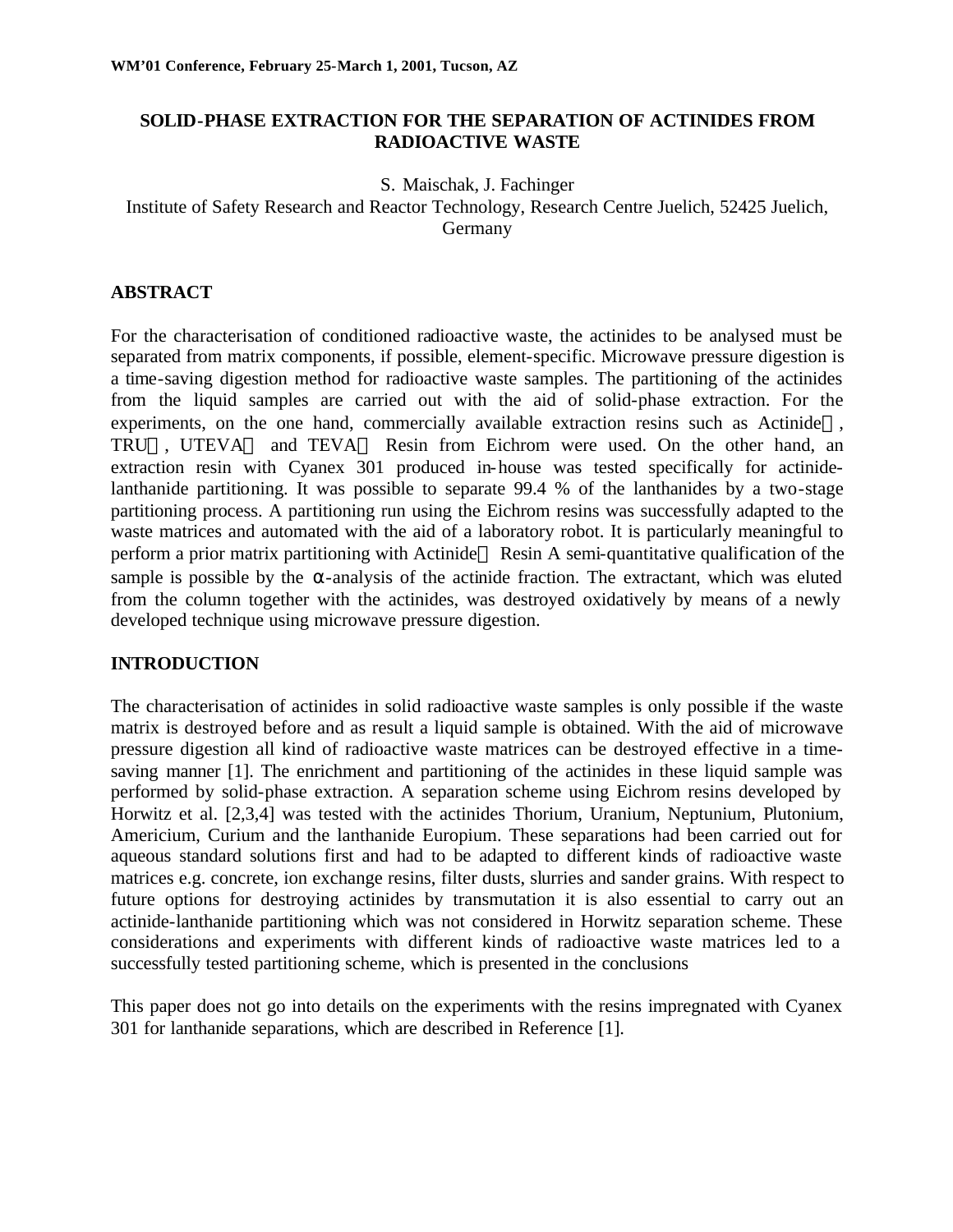#### **EXPERIMENTAL**

The experiments on the Eichrom resins were carried out both with radioactive standard solutions and with solutions containing radioactive waste matrices. The solutions were transferred to the different columns containing 1g (for Actinide<sup>TM</sup> Resin) or 0.7g (for TEVA<sup>TM</sup>, UTEVA<sup>TM</sup> and TRU<sup>IM</sup>) resin. The columns were washed with several mineral acids [1,4] and the actinides were then eluted (see also results and discussion).

The destruction of DIPEX<sup>TM</sup>, which is eluted together with the actinides from Actinide<sup>TM</sup> Resin, was first realised by the addition of 5 mL 30 %  $H_2O_2$  and 0.5 mL 0.2 M NaVO<sub>3</sub> as catalyst [5]. An other possibility to destroy DIPEX<sup>TM</sup> was to undergo a microwave decomposition with 5 mL  $HNO<sub>3</sub>$  and 1.5 mL  $H<sub>2</sub>O<sub>2</sub>$ . The microwave, which was used, was a mega 1200 of MWS. There was no catalyst necessary for this method. The microwave program, which was used for this dissolution and the temperature and pressure data are shown in Figure 1.

The final determination of the separated actinides was performed with the aid of alpha spectrometry. Electrodeposition on a nickel plated brass target ( $\varnothing$  50 mm) with NH<sub>4</sub>Cl proved to be a suitable method for the preparation of samples with minimum possible layer thickness. For the measurement of samples in a grid chamber a stainless steel target with a diameter of 200 mm was used.



Fig. 1: Microwave program with temperature and pressure data for the DIPEX<sup>TM</sup> destruction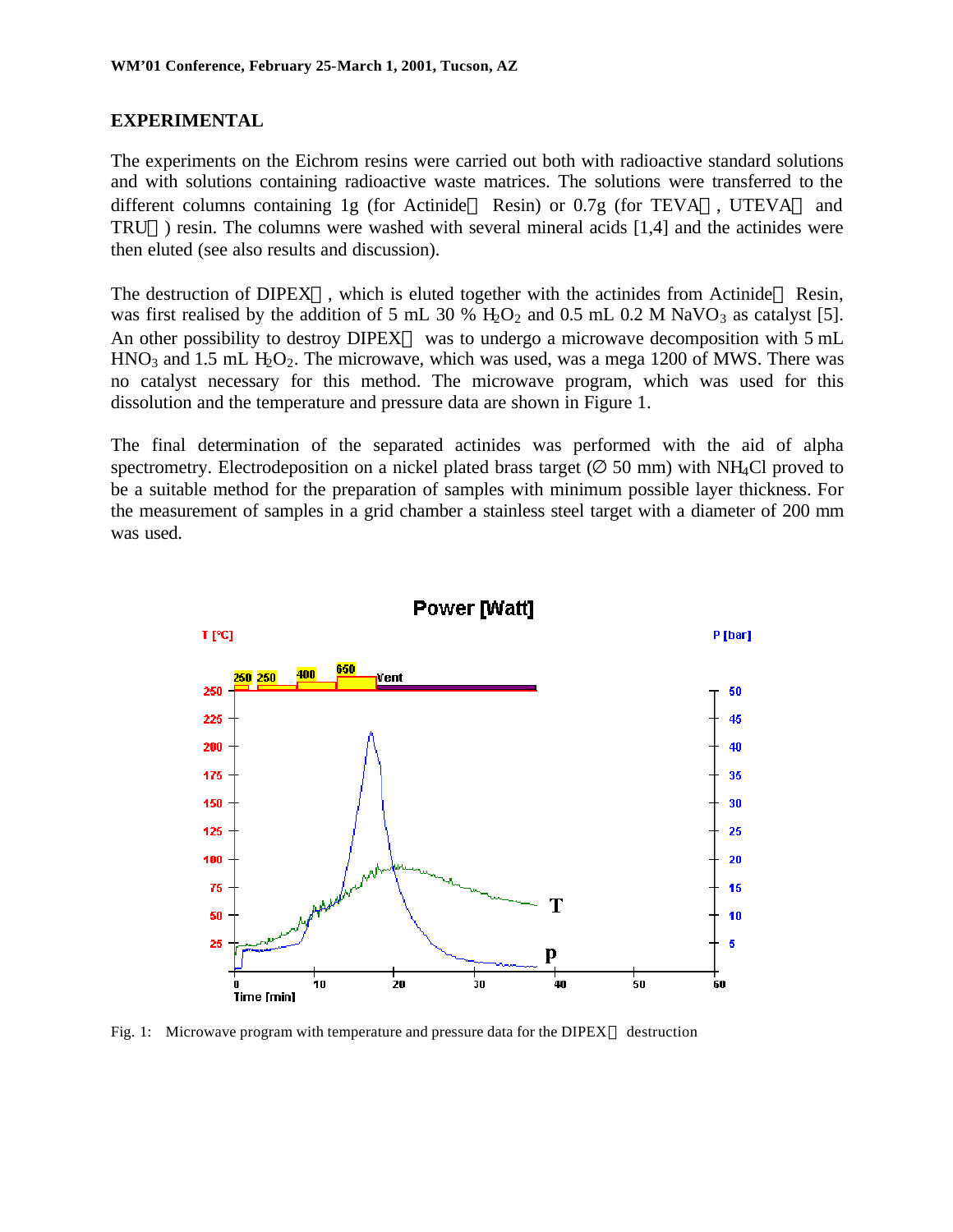## **RESULTS AND DISCUSSION**

#### **Results with Actinide Resin**

All actinides and lanthanides can be separated from matrix components with Actinide Resin. 100 mg ascorbic acid was added to the sample to reduce potential Fe(III) to Fe(II) so that iron was not extracted by the column. The extraction of Fe(III) would have caused an earlier breakthrough of trivalent actinides and lanthanides which was undesired. The liquid sample in 2M HCl was transferred to a column with Actinide<sup>TM</sup> Resin. The column was washed with  $5 \text{ mL } 2 \text{ M }$  HCl, 5 mL 2 M HCl / 0.5 M HF and 5 mL H2O. The actinides and lanthanides were eluted with 15 mL isopropanol together with the extracting agent  $DIPEX^{TM}$ . Due to the very high distribution ratio of all actinides and lanthanides on this column it was not possible to elute the radionuclides with a mineral acid or even with an other complexing agent containing the same functional group as the resin [5]. Therefore the DIPEX<sup>TM</sup>-actinide-complex had to be destroyed for further separation steps.

First of all the recovery rates of different actinides were determined on Actinide<sup>TM</sup> Resin. Standard actinide solutions were used for these experiments and 1 mL of the isopropanol fraction was measured with LSC. The recovery rates were reproducible  $> 80$  % for all requested radionuclides (see Table I). The same recovery rates were obtained with concrete or ion exchange resin samples. These samples came out of the microwave decomposition with a concentration of 5 M HNO3. It was not necessary to converse into HCl to receive the same good recovery rates so that the samples could be utilised at once.

| Radionuclide | Recovery rate  |
|--------------|----------------|
| $^{239}$ Pu  | $91 \pm 5 \%$  |
| $^{241}$ Am  | $96 \pm 2 \%$  |
| $^{233}$ I J | $93 \pm 4 \%$  |
| $^{237}$ Np  | $86 \pm 6 \%$  |
| $244$ Cm     | $104 \pm 5 \%$ |
| $232\sigma$  | $83 \pm 5 \%$  |

Table I: Recovery rates of actinides on Actinide™ Resin

It was possible to prepare 1 mL of the isopropanol fraction directly for  $\alpha$ -measurement to have a first look on the actinides, which are present in the sample. A quantitative analysis could even be carried out when 100 µL of the fraction was prepared together with 2 mL of a 1 % Zapon lacquer solution on a stainless steel target  $(Ø 200 \text{ mm})$  for  $\alpha$ -measurement in a grid chamber. A more time-consuming electrodeposition was not necessary.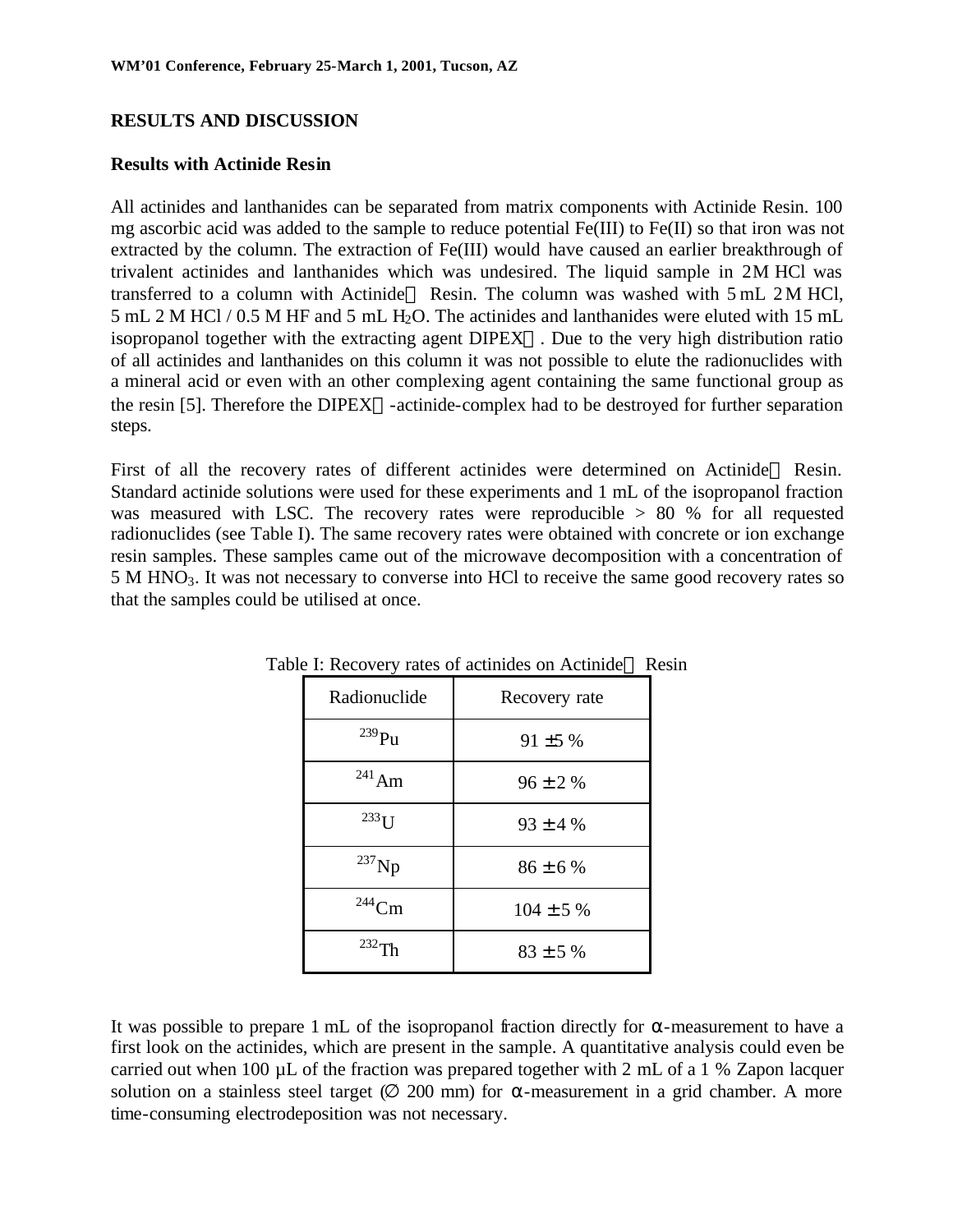As mentioned before it was necessary to destroy the extracting agent  $DIPEX^{TM}$  for the next separation steps. The isoprapanol fraction was first evaporated and then heated on a hot plate with  $H_2O_2$  and NaVO<sub>3</sub>. This method led to a black residue, which had to be treated the described way another three times. This destruction step was very difficult to handle because of the exothermic reaction and was thus also very time consuming. It was replaced by the destruction with  $HNO<sub>3</sub>$ and  $H_2O_2$  using a microwave decomposition. This step could be carried out in one hour. After evaporation a residue was obtained which contained mainly amorphous parts and methylendiphosphonic acid but no DIPEX<sup>TM</sup>. This residue was dissolved in 2 M HNO<sub>3</sub> / 1 M Al(NO<sub>3</sub>)<sub>3</sub> and put into the next separation steps without any problems. It was even shown that the recovery rates after the destruction in the microwave were higher than the rates received with the other method (see Table II).

| Radionuclide        | Recovery rate after<br>destruction with $H_2O_2$ and<br>NaVO <sub>3</sub> | Recovery rate after<br>microwave<br>decomposition |
|---------------------|---------------------------------------------------------------------------|---------------------------------------------------|
| $^{237}$ Np         | $90 \pm 3 \%$                                                             | $85 \pm 5 \%$                                     |
| $^{241}$ Am         | $77 \pm 7%$                                                               | $85 \pm 5 \%$                                     |
| $233$ <sub>II</sub> | $65 \pm 5\%$                                                              | $90 \pm 4 %$                                      |
| 239 <sub>D</sub>    | $65 \pm 6 \%$                                                             | $90 \pm 6 \%$                                     |

Table II: Recovery rates of the actinides after different destruction methods of DIPEX<sup>TM</sup>

# **Results with TEVAÔ Resin**

The actinides Neptunium and Thorium can be separated distinctively on a TEVA<sup> $M$ </sup> Resin column. The sample should be in  $2M HNO<sub>3</sub> / 1 M Al(NO<sub>3</sub>)<sub>3</sub>$ . 100 mg ascorbic acid and  $2 mL$  $0.6$  M ferrous-sulfamate solution have to be added to reduce Neptunium completely to  $Np(IV)$ and Plutonium to Pu(III). TEVA<sup>TM</sup> Resin can only extract the tetravalent actinides and after washing with different mineral acids (see Table III), Thorium can be eluted with 9M HCl and Neptunium with  $0.02$  M HNO<sub>3</sub> /  $0.02$  M HF.

Experiments were carried out with standard solutions including known activities and real waste matrices e.g. concrete, ion exchange resin. As expected the recovery rates for Neptunium and Thorium in standard solutions were around 95 % (see Table III). The addition of ascorbic acid had to be increased if waste matrices including Fe(III) are used. This factor was easy to handle, but Thorium caused a problem in real waste matrices. 70 % of Thorium was found after the sample was rinsed through the column (see TableIII). Thorium appears always in its stable oxidation state +4 so there was no need to add another oxidation or reducing agent. That meant that the Thorium was not completely extracted by the resin. We supposed that the waste matrix components influenced the extraction of Thorium on TEVA<sup>TM</sup> Resin. Cleaning the sample from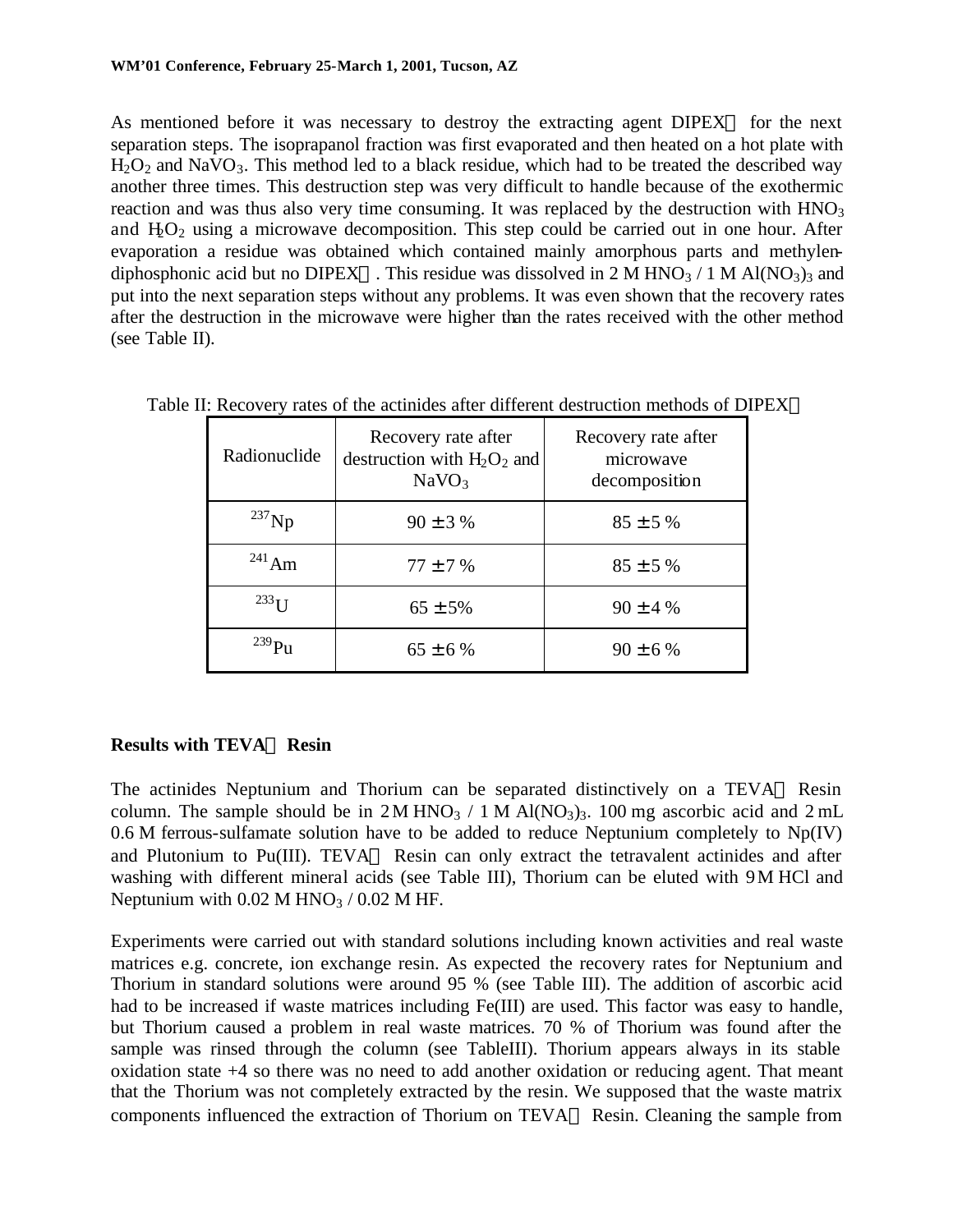matrix components with Actinide<sup>TM</sup> Resin led to the same result. After the destruction of DIPEX<sup>TM</sup>, phosphoric acid residues remained which disturbed the extraction of Thorium on TEVA<sup>TM</sup> Resin. This effect could not be inhibited by the addition of more  $Al(NO<sub>3</sub>)<sub>3</sub>$  which normally complexes phosphate ions.

| Rinsed<br>Solution                                      |     | Recovery<br>rate Am $[%]$ | Recovery<br>rate U $[%]$ |           | Recovery<br>rate Pu $\lceil \% \rceil$ |           | Recovery<br>rate Th $\lceil \% \rceil$ |           | Recovery<br>rate Np [%] |           |
|---------------------------------------------------------|-----|---------------------------|--------------------------|-----------|----------------------------------------|-----------|----------------------------------------|-----------|-------------------------|-----------|
|                                                         | St. | <b>RW</b>                 | St.                      | <b>RW</b> | St.                                    | <b>RW</b> | St.                                    | <b>RW</b> | St.                     | <b>RW</b> |
| Sample                                                  | 95  | 92                        | 80                       | 78        | 90                                     | 90        |                                        | 70        |                         |           |
| 2.5 M HNO $\frac{3}{2}$<br>$0.1$ M Fe(II)-<br>sulfamate | 3   | $\overline{3}$            | 15                       | 16        | 5                                      | 5         |                                        |           |                         |           |
| $2.5$ M HNO <sub>3</sub>                                |     |                           |                          |           |                                        |           |                                        |           |                         |           |
| 9 M HCl                                                 |     |                           |                          |           |                                        |           | 90                                     | 15        |                         |           |
| 6 M HCl                                                 |     |                           |                          |           |                                        |           | 3                                      |           |                         |           |
| $0.02$ M HNO <sub>3</sub> /<br>$0.02$ M HF              |     |                           |                          |           |                                        |           |                                        |           | 95                      | 90        |

Table III: Comparison of the recovery rates in standard and real waste solutions of different actinides on TEVA™ Resin

St. = Standard solution

RW = Real Waste solution

# **Results with UTEVAÔ Resin**

It is possible to separate Uranium and also Thorium on UTEVA<sup>TM</sup> Resin. The washing fraction of TEVA<sup>TM</sup> Resin can be used without any further treatment. After washing with  $3M HNO<sub>3</sub>$  and converting to HCl system Thorium is eluted with 5 M HCl and Uranium is eluted with 0.1 M HCl.

We made experiments with standard and real waste solutions both for Uranium and Thorium, which delivered non satisfying results with  $TEVA^{TM}$  Resin. As can be seen in Table IV Uranium was eluted with good recovery rates of 95 % respectively 90 %. Again we found Thorium in the rinsed sample solution. But in this case it was only 10 % and it was possible to analyse the Thorium quantitatively by the addition of a Thorium spike.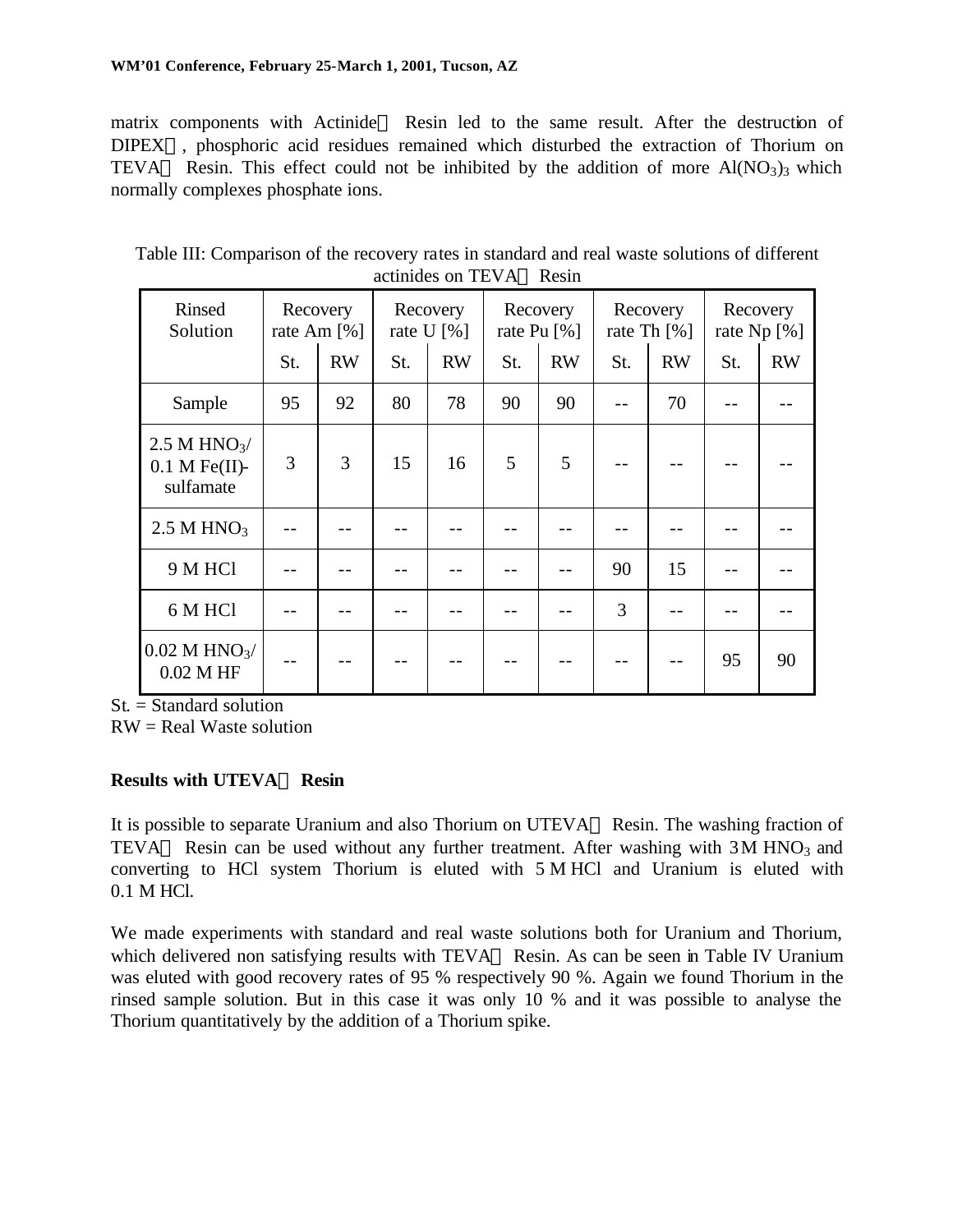| Rinsed<br>Solution   | Recovery<br>rate Am $[%]$ |           | Recovery<br>rate U $[%]$ |           | Recovery<br>rate Pu $\lceil\% \rceil$ |           | Recovery<br>rate Th $\lceil\% \rceil$ |           |
|----------------------|---------------------------|-----------|--------------------------|-----------|---------------------------------------|-----------|---------------------------------------|-----------|
|                      | St.                       | <b>RW</b> | St.                      | <b>RW</b> | St.                                   | <b>RW</b> | St.                                   | <b>RW</b> |
| Sample               | 93                        | 91        |                          |           | 92                                    | 89        |                                       | 10        |
| 3 M HNO <sub>3</sub> | 3                         | 3         |                          |           | 5                                     | 5         |                                       |           |
| 9 M HCl              |                           |           |                          |           |                                       |           |                                       |           |
| 5 M HCl              |                           |           |                          |           |                                       |           | 80                                    | 65        |
| $0.1$ M HCl          |                           |           | 95                       | 90        |                                       |           |                                       |           |

Table IV: Comparison of the recovery rates in standard and real waste solutions of different actinides on UTEVA<sup>TM</sup> Resin

 $St. = Standard$  solution

RW = Real Waste solution

Uranium/Thorium separations on UTEVA<sup>TM</sup> Resin with and without using Actinide<sup>TM</sup> Resin as a cleaning step were carried out to show the effectiveness of Actinide<sup>TM</sup> Resin. Five radioactive samples with different matrices (ion exchange resin (Lewatit M500), U/Th-precipitate (containing Fe, Ca), U/Th-sludge (containing Fe, Ca, Al), U/Ni-sludge (containing Fe, Ca, Al, Ni) and sander grains (mineral)) were decomposed and used for these separations. Table V shows the recovery rates for Uranium  $(^{232}U)$  with and without using Actinide<sup>TM</sup> Resin.

Table V: Recovery Rates for <sup>232</sup>U after the separation with UTEVA<sup>TM</sup> Resin

|                    | Recovery rates $(^{232}U)$<br>with Actinide™ Resin | Recovery rates $(^{232}U)$<br>without Actinide™ Resin |
|--------------------|----------------------------------------------------|-------------------------------------------------------|
| U/Th-precipitate   | 65 %                                               | 89 %                                                  |
| $U/Th$ -sludge     | 63 %                                               | 83 %                                                  |
| $U/N$ i-sludge     | 77 %                                               | 88 %                                                  |
| ion exchange resin | 63 %                                               | 31 %                                                  |
| sander grains      | 69 %                                               | 90 %                                                  |

Using Actinide<sup>TM</sup> Resin before UTEVA<sup>TM</sup> Resin delivered similar recovery rates (ca. 65%) for all matrices. It has to be annotated that at the time when this work was performed the microwave destruction method for  $DIPEX^{TM}$  was not developed yet. Because of the experiences we made with this destruction method we can postulate that the recovery rate would be around 90%. The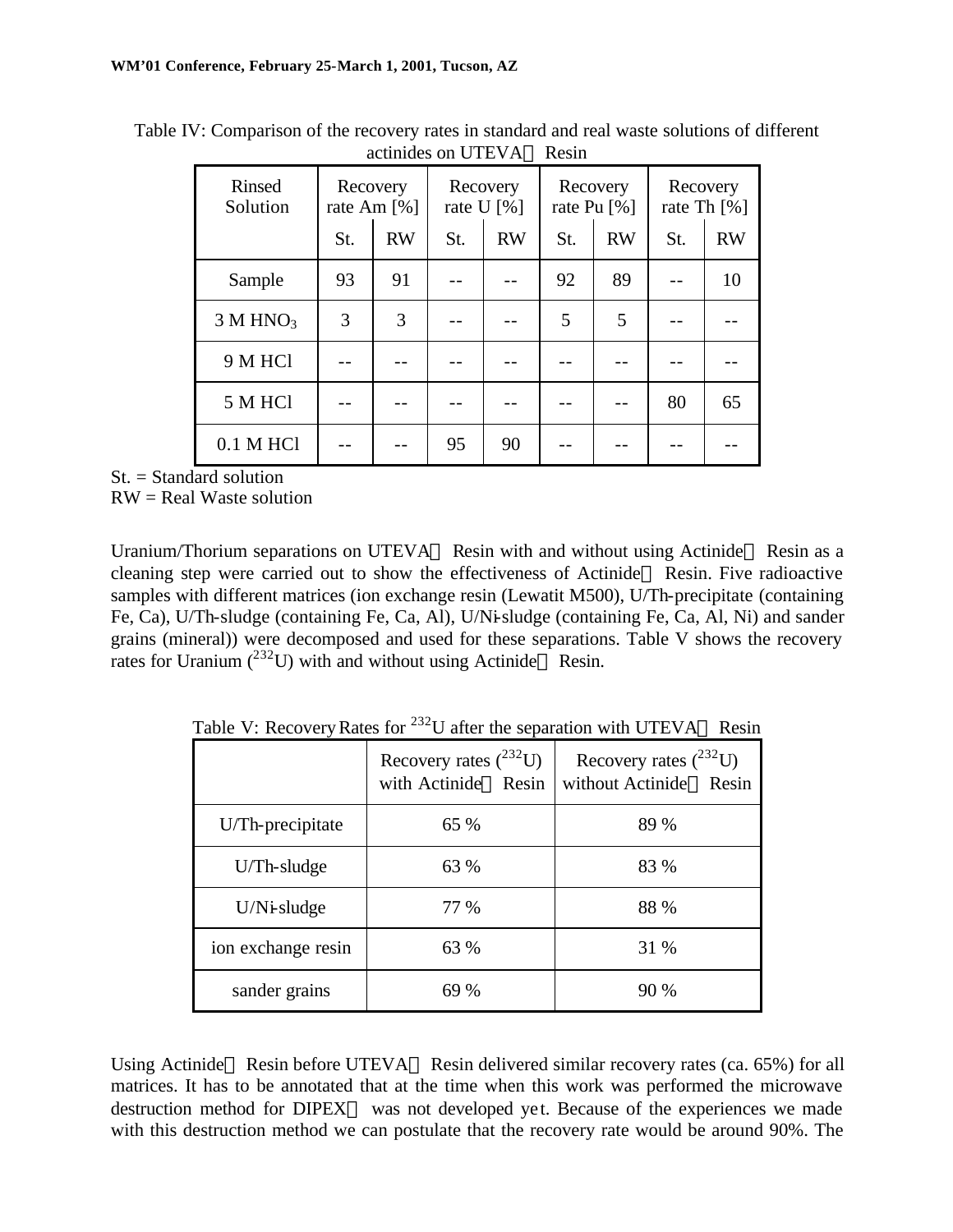experiments without Actinide<sup>TM</sup> Resin show in four cases the same recovery rates (ca.  $88\%$ ). Hence, the ion exchange matrix provides a low recovery rate of only 31% without using the Actinide<sup>TM</sup> Resin, which can be increased up to  $63\%$ . This is very important especially if the Uranium (or Thorium) content of a sample is close to its detection limit. Another great advantage of using the Actinide<sup>TM</sup> Resin was the smaller half width of the Thorium peaks in the obtained  $\alpha$ spectras. This can be explained by a better separation of the matrix components, which interfere otherwise with the electrodeposition.

## **Results with TRUÔ Resin**

It is possible to separate Plutonium from Americium, Curium and lanthanides. First 1 mL 2.5 M NH<sub>2</sub>OH⋅HCl and 100 µL 2.5 M NaNO<sub>2</sub> has to be added to oxidise Pu(III) to Pu(IV) because only Pu(IV) is extracted by TRU<sup>TM</sup> Resin. Hydroxylamine hydrochloride stabilises Fe(II) in solution which was added as ferrous sulfamate before. This is very important otherwise Fe(II) is oxidised to Fe(III) by sodium nitrite and causes then an early breakthrough of Americium.

Table VI shows that there were the same good recovery rates for standard and real waste solutions. This Resin did not cause any problems.

| <b>Rinsed</b><br>Solution                 | Recovery<br>rate Am [%] |           |     | Recovery<br>rate Cm [%] | Recovery<br>rate Pu [%] |           |  |
|-------------------------------------------|-------------------------|-----------|-----|-------------------------|-------------------------|-----------|--|
|                                           | St.                     | <b>RW</b> | St. | <b>RW</b>               | St.                     | <b>RW</b> |  |
| Sample                                    |                         | 5         |     |                         | 3                       | 4         |  |
| 2 M HNO <sub>3</sub>                      |                         |           |     |                         |                         |           |  |
| $2 M HNO3$ /<br>$0.1$ M NaNO <sub>2</sub> |                         |           |     |                         |                         |           |  |
| $0.5$ M HNO <sub>3</sub>                  |                         |           |     |                         |                         |           |  |
| 9 M HCl                                   |                         |           |     |                         |                         |           |  |
| 4 M HCl                                   | 92                      | 85        | 104 | 90                      |                         |           |  |
| 0.1 M oxalic<br>acid                      |                         |           |     |                         | 95                      | 90        |  |

Table VI: Comparison of the recovery rates in standard and real waste solutions of different actinides on TRU™ Resin

 $St. = Standard solution$ RW = Real Waste solution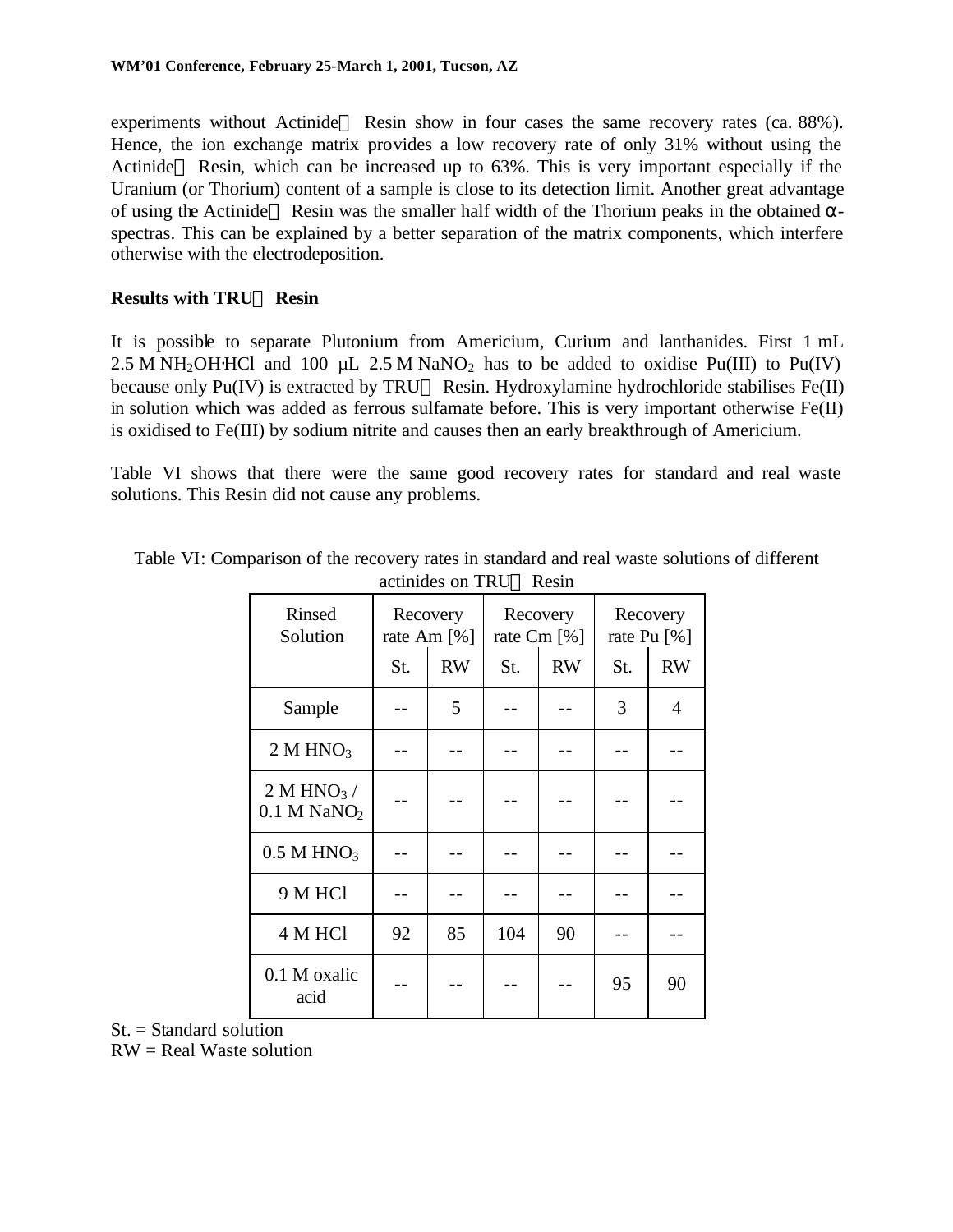#### **CONCLUSION**

In order to separate actinides (Neptunium, Thorium, Uranium, Americium and Plutonium) and lanthanides from dissolved radioactive waste, we tested a separation scheme presented in Figure 2 successfully. With this partitioning run the actinides and lanthanides were separated from matrix components on Actinide<sup>TM</sup> Resin. It was possible to have a first look at the actinides after this separation with the aid of  $\alpha$ -spectrometry. We developed a new microwave destruction method of DIPEX<sup>TM</sup>, the extracting agent of Actinide<sup>TM</sup> Resin, which is also eluted from the column. This method delivered recovery rates > 80% in an acceptable destruction of one hour. Furthermore we showed with an easy Uranium/Thorium separation on UTEVA<sup>TM</sup> Resin the advantages of using Actinide<sup>TM</sup> Resin as a cleaning step for more complex and different kind of matrices. For Thorium the half width of the peaks in the  $\alpha$ -spectras were reduced and for some matrices the obtained recovery rates increased.



Fig. 2: Separation scheme for the actinide-separation from radioactive waste with Eichrom-resins and for the actinide-lanthanide-partitioning with an extraction resin with Cyanex 301

Neptunium was separated on  $TEVA^{TM}$  Resin of the other radionuclides. The separation of Thorium caused problems on this Resin because its extraction was on the one hand influenced by matrix components. After a cleaning step with Actinide<sup>TM</sup> Resin on the other hand the extraction of Thorium was inhibited by remaining phosphoric acid residue. Therefore Uranium and Thorium were separated from Americium, Plutonium and lanthanides on  $UTEVA^{TM}$  Resin with a high recovery rate of 90% for Uranium. Acceptable 65% of Thorium were found in the Thorium